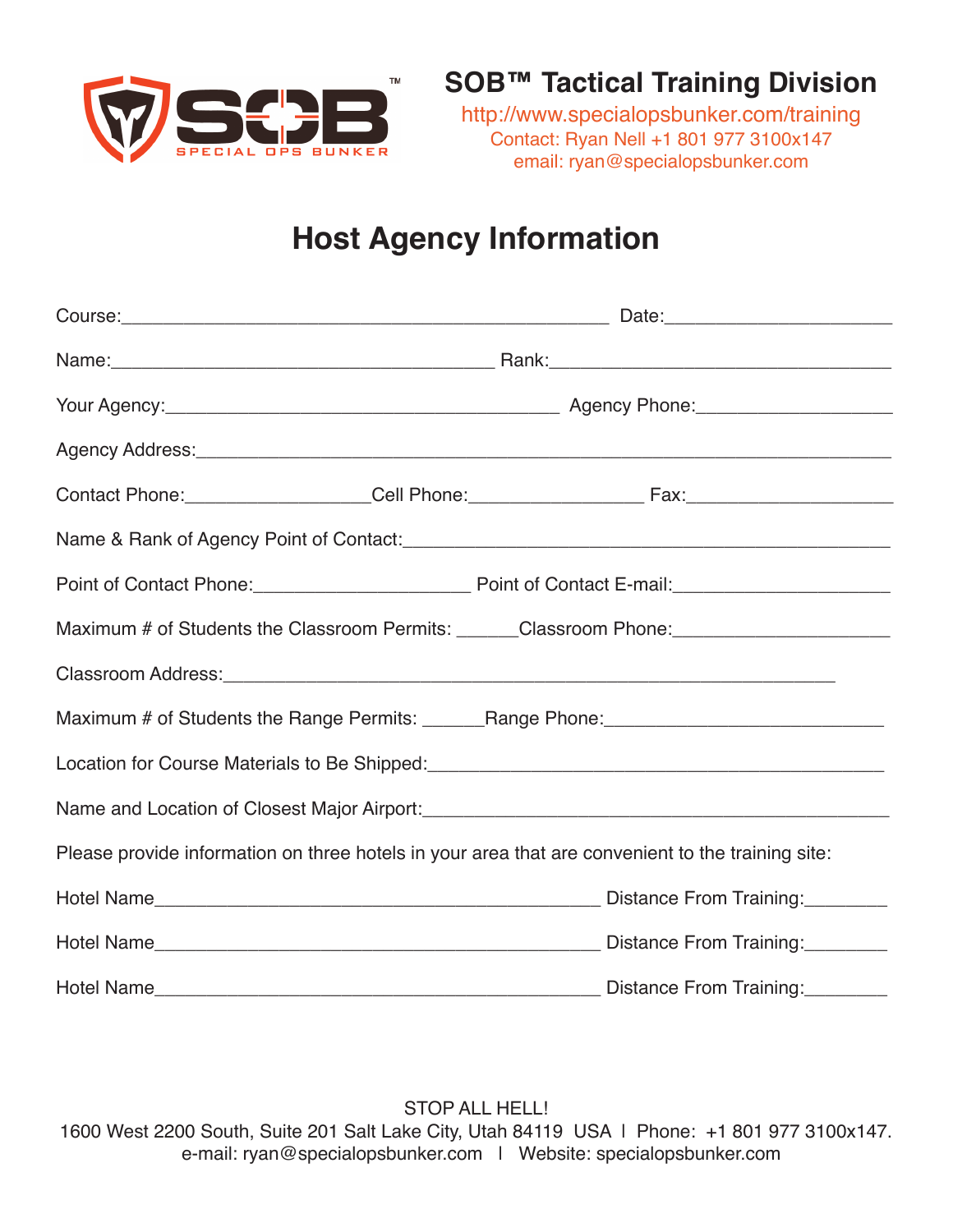

http://www.specialopsbunker.com/training Contact: Ryan Nell +1 801 977 3100x147 email: ryan@specialopsbunker.com

# **Hosting a Course**

Congratulations! You are to be commended for your commitment to quality training and increasing the expertise of your agency and operators. Hosting our programs is the most cost-effective method of providing quality, top notch training to your personnel.

### **SOB TM Training Division is Normally Responsible for the Following:**

- A tier one professional instructor who has vast experience in the topic, as well as other profes sional adjunct instructors as the class population requires.
- Coordinate dissemination of all Participant Waivers and Equipment Lists, if applicable.
- Provide necessary communications to registered individuals, in the event of course changes.
- Regularly update the host agency relative to course enrollment.
- Provide professionally bound workbooks, examinations, and evaluation paperwork.
- Certification of the students as having attended and completed the course.
- If desired, SOB TM will provide a flyer(s) to be reproduced for use in advertising the class.
- Pre-course registration as well as on-site registration for all training activities.
- Invoicing, payments, money-handling, and other financial transactions related to the course.
- Marketing the course on our website at specialopsbunker.com and throughout your region to assist you in attaining maximum course attendance.

## **"What Does Hosting Mean for Me?"**

## **Tuition-Waivers = Free Training for Your Officers**

SOB TM, will provide tuition-waivers to your agency based upon the number of participants attending. For example, upon reaching the set minimum for a class, your agency is provided with the agreed upon tuition-waivers. For each additional ten-paying participants, you receive an additional tuitionwaiver, up to the maximum number of the class (30 total).

#### **Filling the Class with Participants:**

SOB TM can provide you with a course flyer(s). Advertising can be accomplished through any and all of the following: Teletype; flyers; phoning; posting flyers on bulletin boards and in personnel mailboxes; involving state and regional training commissions or P.O.S.T.s, state and local websites, etc. Some forgotten agencies? State and county corrections, fish and game, parks and recreation; reservation police, local military, State Police/Highway Patrol, and licensed industrial security officers.

STOP ALL HELL!

1600 West 2200 South, Suite 201 Salt Lake City, Utah 84119 USA | Phone: +1 801 977 3100x147. e-mail: ryan@specialopsbunker.com | Website: specialopsbunker.com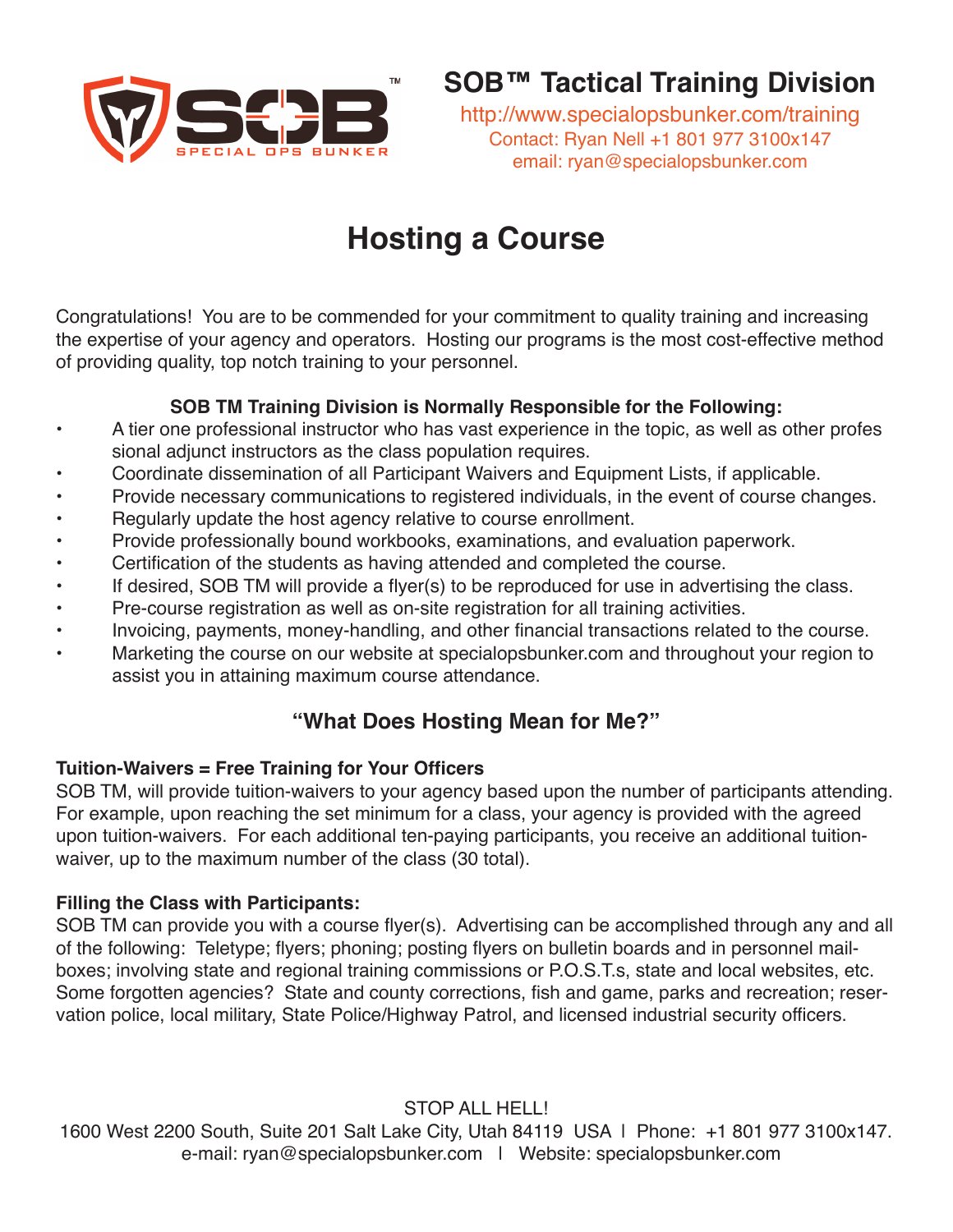

http://www.specialopsbunker.com/training Contact: Ryan Nell +1 801 977 3100x147 email: ryan@specialopsbunker.com

# **Hosting a Course**

## **Teletyping Strategy**

The following is suggested as a minimal advertising strategy: As soon as the course is set, teletype it weekly.

- 3 months prior to the class date: The following teletype schedule has created the best results:
- During the first seven (7) days of broadcasting, we suggest it be sent out daily (including week ends), at normal shift changes.
- After the first week, we suggest the information be broadcast at least once weekly: alternating between 0900 and 1900 hrs.
	- Optional Strategies That Have Worked Well in the Past
- Mailing/faxing: Mailing or faxing of the flyers to all training officers and chief executives in the your region.
- Phone calls: Phone calls are an excellent way to spread the word. A few phone calls can translate into many participants and a successful course. Personal phone calls to contacts within your own agency and to others in your region are perhaps the best way to spread the word.
- Meetings: Attend training association meetings. This is an ideal way to talk up the class and generate personal commitments for student slots from regional training managers and admin istrators.

## **Tuition Payment:**

Advanced payment is suggested to reserve a student training slot in the course, but not mandatory. SOB TM , accepts personal or agency checks, as well as agency Purchase Orders. Cash is accepted on the morning of the course only. We accept credit card payments—VISA, MasterCard, American Express and pay pal.

## **Training Facility(ies):**

Your agency provides a classroom appropriate to the type of training and the projected number of students: Tables and seating for classroom courses; mats or appropriate flooring with sufficient workout space for defensive tactics and related classes; indoor shooting range facilities for shooting classes. Previous hosts have used agency training rooms, community centers, and even hotel facilities. Many will provide this space free of charge for law enforcement training. A map with directions to the training center should be prepared for participants. Please provide written directions to all training sites. progress. And you are not alone…We're here to help

## STOP ALL HELL!

1600 West 2200 South, Suite 201 Salt Lake City, Utah 84119 USA | Phone: +1 801 977 3100x147. e-mail: ryan@specialopsbunker.com | Website: specialopsbunker.com